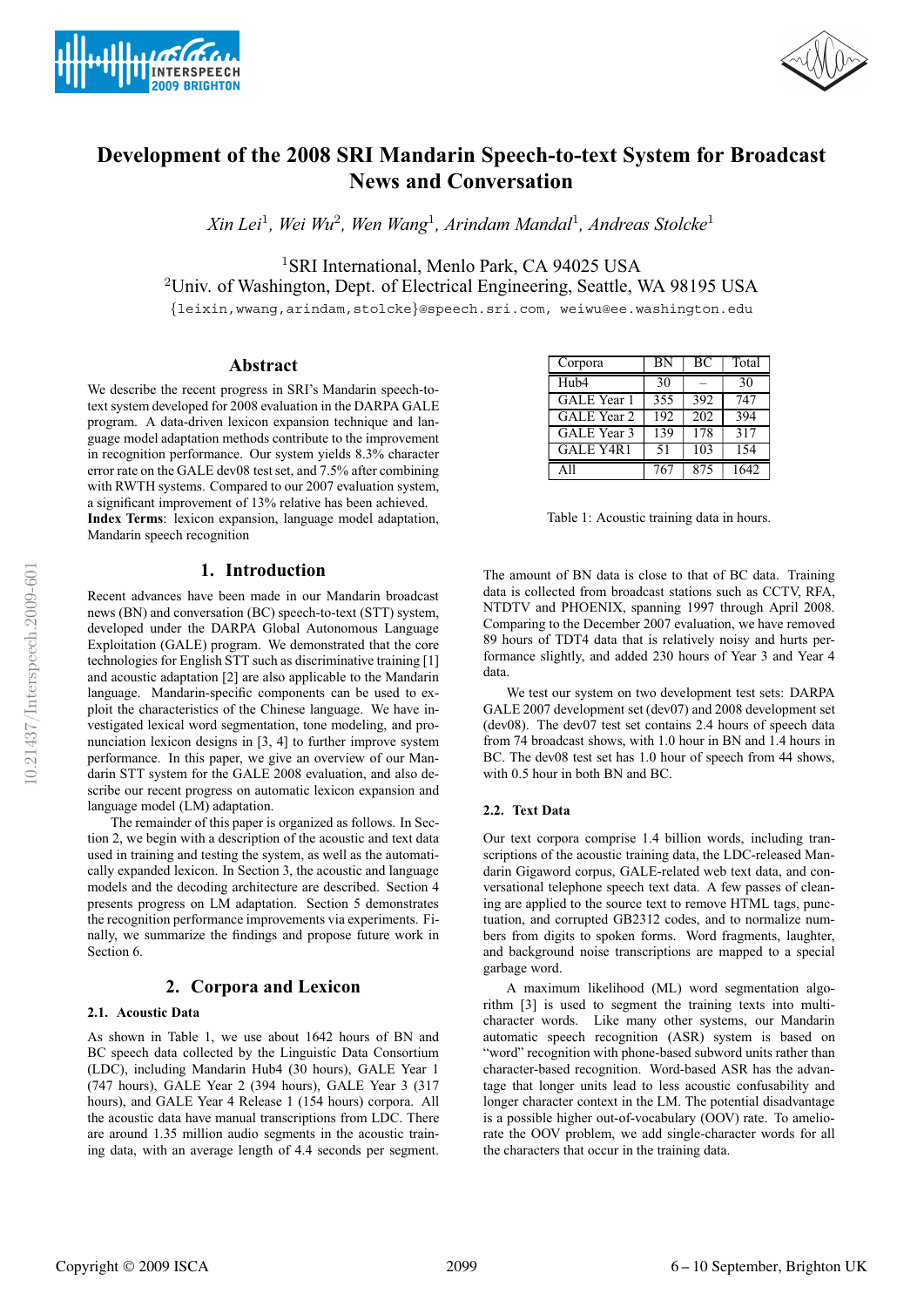### **2.3. Pronunciation Lexicon**

A well-designed decoding lexicon, in terms of both vocabulary selection and pronunciation dictionary, is an essential component for good ASR performance. Typically, the ASR lexicon is constructed manually using linguistic resources. The lexicon needs to be updated or expanded over time, especially for Mandarin broadcast speech where new words are constantly being created. In our 2008 system, we have adopted a data-driven framework to expand the lexicon with multiple pronunciations and new vocabulary words to improve Mandarin ASR performance [5]. The pronunciation variants of a Chinese word are enumerated by combining the pronunciation variants of each constituent character. All the variants are added to the dictionary and used to perform forced alignment of the acoustic training data. Multiple pronunciations are then selected from the forced alignment statistics. To extract new vocabulary words, an efficient algorithm using the forward and backward N-gram statistics is adopted. Additional details of this data-driven lexicon expansion approach can be found in [5].

# **3. Models and Decoding Architecture**

#### **3.1. Two Acoustic Systems**

A key component of our system is cross-adaptation and system combination between two complementary subsystems. In [6] it was shown that three discriminative techniques are effective in reducing recognition errors: multi-layer perceptron (MLP) features, minimum phone error (MPE) training criterion, and feature space MPE (fMPE) transform. In practice, we have found that the gains from three discriminative techniques are additive, under a speaker-independent (SI) recognition setup. However, after unsupervised speaker adaptation (SA), combining all three techniques yields minimal further improvement compared with combining only two of them. Therefore, in designing our two acoustic models (AMs), we decided to choose the most effective combinations of two techniques: MLP+MPE and fMPE+MPE, where the most effective technique, MPE training, is always applied. To ensure diversity in ASR subsystems, we use different cepstral features (MFCC and PLP) for the two systems, and design a new pronunciation phone set with more diphthongs and neutral tones to improve performance on BC speech [3] for the PLP system.

Since Mandarin is a tone language, we have adopted an embedded tone modeling technique in both acoustic systems. Tonal phonetic units are used and 3-dimensional smoothed pitch features [4] are appended to the cepstral features in the front end. For the MFCC system, 32-dimensional MLP features are also appended to the feature vector, resulting in a feature vector of 74 dimensions. More details of the MLP features are discussed in [3]. The PLP system uses 42-dimensional  $PLP+F_0$ features, with fMPE transform applied. Except for the Hub4 data where we use hand-labeled speaker information, automatic speaker clustering is applied to cluster utterances in all other training corpora into *pseudo* speakers. Then vocal tract length normalization (VTLN) and cepstral mean and variance normalization (CMN/CVN) are applied for each pseudo speaker.

All HMMs have the standard 3-state Bakis topology without skipping arcs. Triphone models are trained first using the ML criterion, with 3500 states clustered by a decision tree and 128 Gaussian components per state. The Gaussian means are then re-estimated using the MPE criterion, with phone lattices generated by running recognition with a unigram LM and ML-trained AM on the training data. The within-word models are used for generating initial hypotheses for adaptation and speaker adaptive training (SAT) based feature transforms. The crossword models are trained with SAT transformed features, and used for decoding in later passes.

#### **3.2. Language Models**

BN and BC LMs are trained with modified Kneser-Ney smoothing on the expanded 64K-word decoding vocabulary (see Section 5 for details) and interpolated to optimize the perplexity on a heldout set. Pruned bigram and trigram LMs are used in the first-pass decoding. The full trigram is used in subsequent lattice rescoring if not applying LM adaptation, in which case BN and BC component trigram LMs are used. The full trigram LM has 82M bigram entries and 481M trigram entries. We have also tried using higher-order LMs for rescoring, but no significant improvement has been achieved. Both static and dynamic topic-adaptive language models are used in rescoring, as described in Section 4.

#### **3.3. Decoding Architecture**

Figure 1 illustrates the flowchart of our recognition system. The audio data is first segmented into small utterances of a few seconds long. Then speaker clustering is applied using Gaussian mixture models of static MFCC features and K-means clustering, the same as in training. VTLN is performed for each pseudo speaker, followed by utterance-based CMN/CVN on all features.



Figure 1: System decoding architecture. White block arrows represent lattices, and shaded block arrows represent N-best hypotheses.

As shown in the three shaded boxes in Figure 1, the decoding consists of three passes:

- 1. (MFCC+MLP)-SI: We begin with a fast search using a speaker-independent within-word triphone MPE-trained MFCC+MLP model and the aggressively pruned trigram LM. This gives us a good initial adaptation hypothesis quickly.
- 2. PLP-SA: Next we use the top hypothesis from the last step to learn the speaker-dependent SAT feature transform and perform MLLR adaptation per speaker, on the crossword triphone SAT+fMPE MPE trained PLP model. The pruned bigram is used in decoding to generate lattices. Then LM adaptation is performed to rescore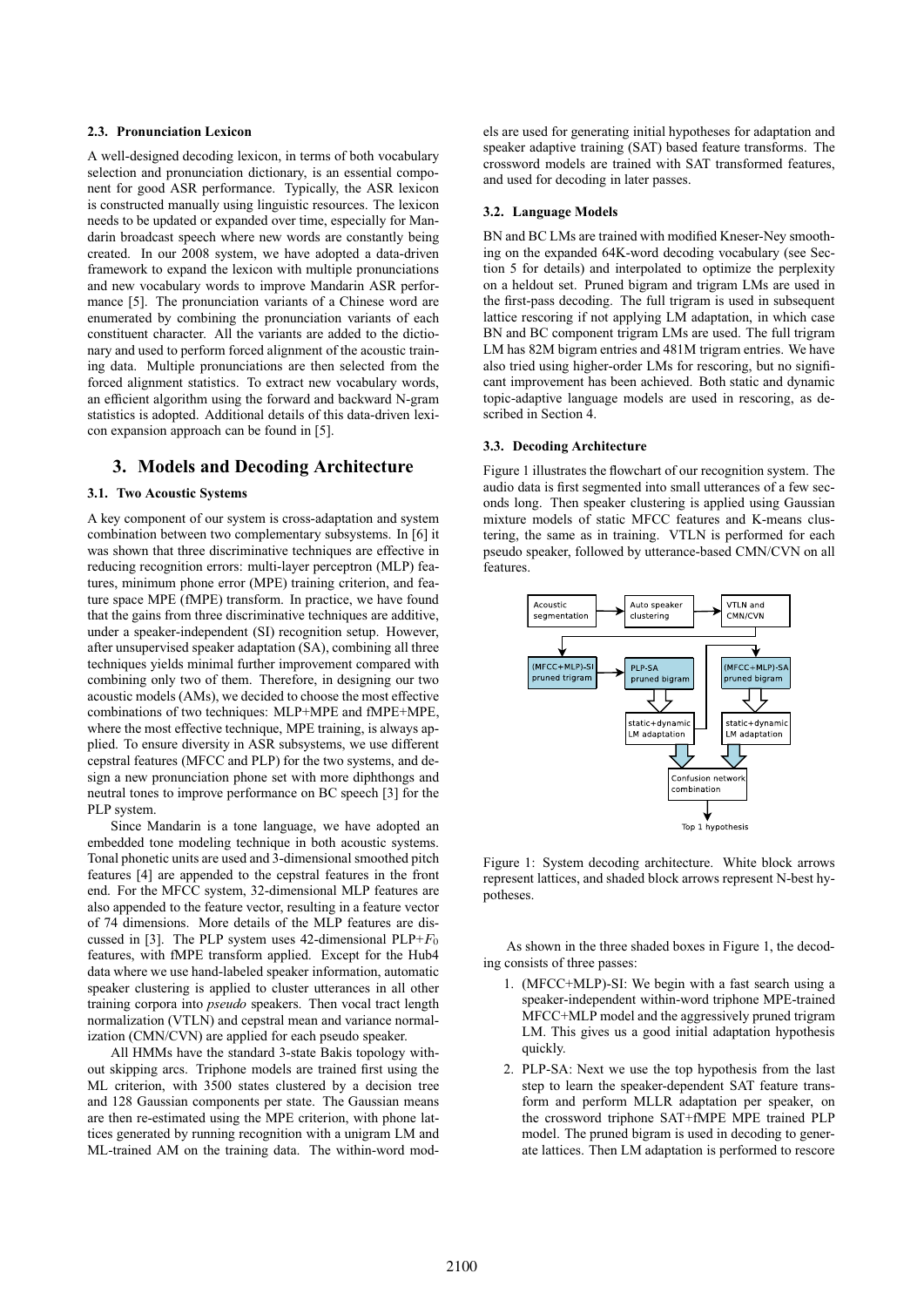the lattices. The top hypothesis and an N-best list are generated.

3. (MFCC+MLP)-SA: Similar to PLP-SA, we first run cross-adaptation, using the top hypothesis from the last stage to adapt the crossword triphone SAT MPE-trained MFCC+MLP model. The same LM adaptation is performed after the bigram decoding.

Finally, the N-best lists from PLP-SA and (MFCC+MLP)- SA stages are combined using a confusion network to generate the best hypothesis.

# **4. LM Adaptation**

LM adaptation has been applied successfully to improve the performance of our Mandarin speech recognition system. LM adaptation is performed at the snippet level: for each snippet, the LM is adapted according to the first-pass decoding hypothesis to match its topic and genre. The adapted LM is used for rescoring the bigram lattices. In our system, both static and dynamic LM adaptation are implemented.

#### **4.1. Static LM Adaptation**

In static LM adaptation, a number of static topic LMs are first built to cover different topics. Different from [7], where a manually constructed topic tree is used, we perform unsupervised clustering on the training corpora using the open source toolkit CLUTO [8] with TF-IDF features. A cosine distance is adopted to measure the similarity between two documents in the training corpora. Bisecting *k*-way clustering is performed to divide the training corpora into *k* topic clusters. A static topic LM is trained for each topic cluster.

To make the system more up-to-date, we only use data from the most recent 10 years (1997-2006) in Gigaword XIN, Gigaword ZBN, and Gigaword AFP news corpora to do unsupervised topic clustering. The number of topic clusters is set to 64 (a larger number of clusters did not further improve performance).

#### **4.2. Dynamic LM Adaptation**

Dynamic LM adaptation employs information retrieval technology to search for topic-matched documents for each snippet to build LMs. The advantage is that it divides the language model training corpora into finer granularity than static language model adaptation, and thus can build more specific LMs for each snippet.

The document ranking algorithm in our system is the traditional vector space model (VSM) for information retrieval. The bigram decoding hypotheses of all the utterances in each snippet are concatenated and used as a query, with stopwords removed. The top *n* documents with the highest ranking are grouped together to train a dynamic topic LM for the corresponding snippet. In our experiments, *n* is set to 120.

The corpora for retrieval in dynamic LM adaptation include GALE manual transcripts, GALE web data, NTU web data, UW web data, and data from the most recent 10 years (1997- 2006) in Gigaword XIN and ZBN.

#### **4.3. Interpolation Method**

For each snippet, we put the 64 static topic trigram LMs and the corresponding dynamic trigram LM together to form a pool of LMs. To reflect the genre variation among different snippets, we also include the component BC LM that is trained with all

Table 2: *Lexicon expansion CER results (%).*

| dev07<br>Lexicon |     |      | dev08 |     |      |      |
|------------------|-----|------|-------|-----|------|------|
|                  | ΒN  | ВC   | All   | BN  | ВC   | All  |
| baseline         | 49  | 20.6 | 13.9  | 6.2 | 19.2 | 12.9 |
| pron             | 4.7 | 20.1 | 13.5  | 5.7 | 19.0 | 12.6 |
| vocab            | 4.8 | 19.3 |       | 5.5 | 18.3 |      |

BC style data. The three LMs with the lowest perplexity on the bigram decoding hypothesis are selected. They are then linearly interpolated with the component BN LM to minimize the perplexity on the corresponding bigram decoding hypothesis.

# **5. Experimental Results**

In this study, we focus on evaluating the efficacy of two techniques: data-driven lexicon expansion and LM adaptation. We also show that the STT system performance can be further improved significantly when combining with output from RWTH systems [9].

# **5.1. Lexicon Expansion**

We start with a training lexicon of approximately 71K words, and select the most frequent 60K words as the baseline decoding lexicon. This baseline lexicon has several hundred multiple pronunciations. For fast turnaround in experiments, we perform first-pass decoding with the ML-trained within-word models and a pruned trigram LM, as in the (MFCC+MLP)-SI stage shown in Figure 1.

Recognition results in terms of character error rate (CER) are listed in Table 2. New pronunciations and words are learned from all the acoustic training data and transcripts. Adding 800 multiple pronunciations (denoted as "+ pron") brings significant improvements on both dev07 and dev08. On top of the dictionary with added pronunciations, adding around 4K new vocabulary words (denoted as "+ vocab") achieves 0.7% absolute improvement on the BC subset of both dev07 and dev08. We may attribute this to the fact that conversational speaking style renders words more confusable, and that concatenating words into longer units makes these less confusable again [10]. There are very small improvements on BN subsets after vocabulary expansion. This means that the vocabulary expansion is more beneficial for the BC genre, possibly because pronunciations are more affected by co-articulation in that genre.

Finally, we have native speakers of Mandarin inspect the added vocabulary items in the final dictionary, and eliminate those that were not semantically plausible as word units. This effort only improves the CER results by 0.1% absolute. The final decoding lexicon has a 64K-word vocabulary.

# **5.2. LM Adaptation**

The LM adaptation experiments are performed with our final system for GALE 2008 evaluation (but without RWTH's systems for combination). Table 3 shows the results on static and dynamic LM adaptation and their combination. The baseline in the experiments uses the full trigram LM for lattice rescoring. It is shown that the combined LM adaptation can consistently reduce the CER on both LDC dev07 and dev08 sets, and on both BN and BC genres.

We also compare the relative contribution of the static and dynamic LM adaptation. Table 3 shows that static LM adaptation alone gives only minor improvement on recognition per-